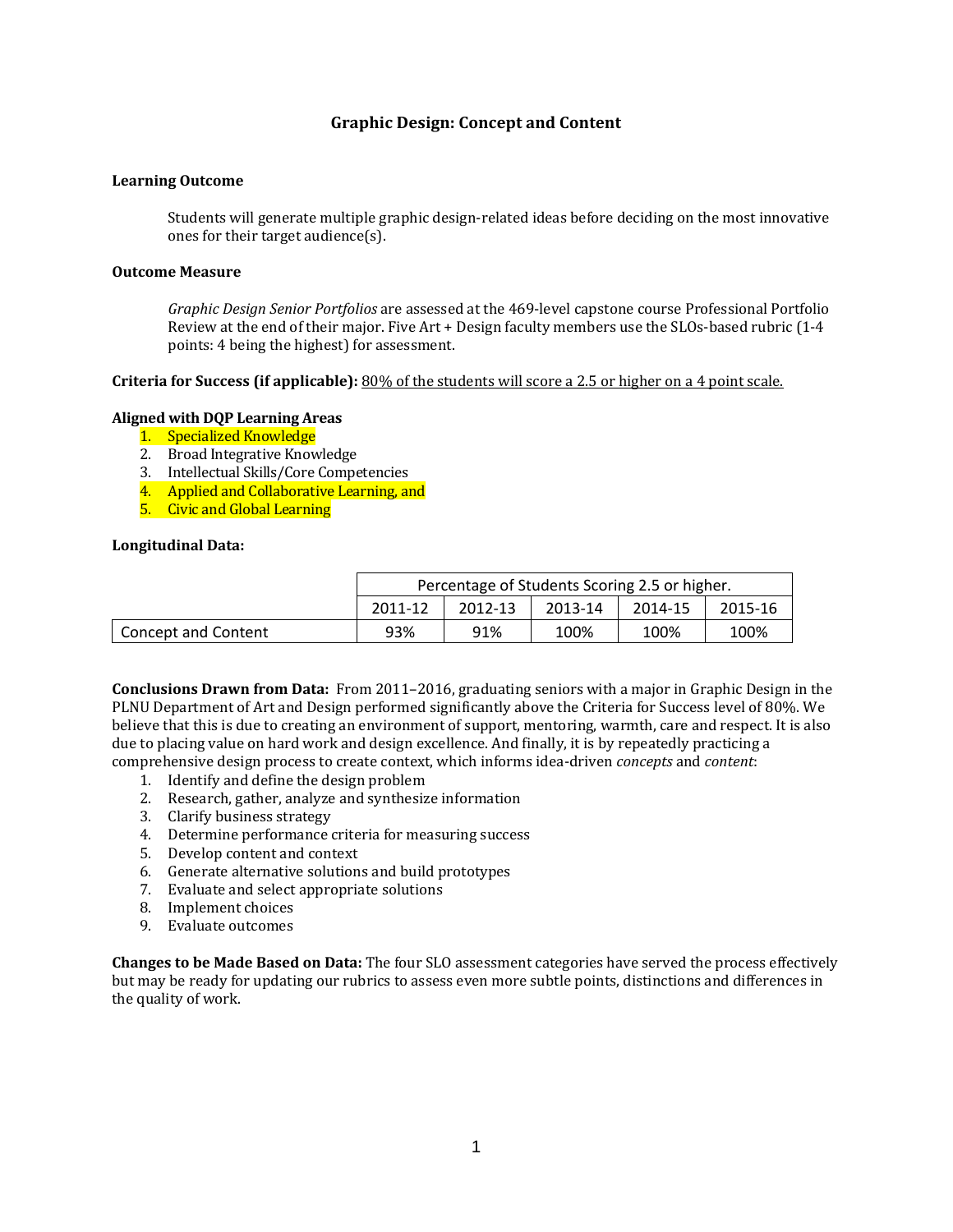| <b>Student Learning</b><br><b>Outcomes</b><br><b>Proficiency Levels</b> |                                                                                                                                                                                           |                                                                                                                                                                                                                                      |                                                                                                                                                                                                                                                     |                                                                                                                                                                                                                                                                                                                                                    |
|-------------------------------------------------------------------------|-------------------------------------------------------------------------------------------------------------------------------------------------------------------------------------------|--------------------------------------------------------------------------------------------------------------------------------------------------------------------------------------------------------------------------------------|-----------------------------------------------------------------------------------------------------------------------------------------------------------------------------------------------------------------------------------------------------|----------------------------------------------------------------------------------------------------------------------------------------------------------------------------------------------------------------------------------------------------------------------------------------------------------------------------------------------------|
| <b>Assessment Scores</b>                                                | Initial<br>1 pt.                                                                                                                                                                          | Emerging<br>2 pts.                                                                                                                                                                                                                   | <b>Developed</b><br>3 pts.                                                                                                                                                                                                                          | <b>Highly Developed</b><br>4 pts.                                                                                                                                                                                                                                                                                                                  |
| Concept and/or<br>Content                                               | Student finished the<br>assignment, but the work<br>was lacking in thought,<br>influences, and original<br>ideas.                                                                         | Student used the first idea<br>that came to mind to do the<br>art assignment. The artwork<br>was done adequately, but<br>lacked originality,<br>depending too heavily on<br>ideas taken from historical<br>or contemporary artworks. | Student attempted a<br>couple of ideas before<br>selecting one; made<br>decisions based on a<br>limited number of<br>influences and sources.<br>solved the problem<br>logically, but took few<br>risks in creating the<br>work.                     | Student explored<br>multiple concepts and<br>ideas before deciding<br>on one; took risks,<br>problem solved, made<br>changes or<br>improvements while<br>creating the design,<br>made connections to a<br>knowledge of the art<br>elements and<br>principles, historical or<br>contemporary art, and<br>produced a successful,<br>original design. |
| Composition                                                             | Student completed a<br>minimum of the<br>assignment, but showed<br>limited understanding of<br>the art elements and<br>design principles, with<br>no evidence of planning.                | Assignment was done<br>adequately using the art<br>elements and design<br>principles, yet student<br>showed limited thought and<br>evidence of an overall plan<br>for the final composition.                                         | Student showed some<br>evidence of planning,<br>an understanding of<br>the art elements and<br>design principles;<br>demonstrated one or<br>more art elements;<br>showed an awareness<br>of positive/negative<br>space in the completed<br>project. | Student planned<br>carefully, made<br>multiple preparatory<br>sketches, demonstrated<br>clear knowledge of the<br>art elements and<br>design principles;<br>applied them<br>effectively in an<br>original design.                                                                                                                                  |
| <b>Assessment Scores</b>                                                | <b>Initial</b><br>1 pt.                                                                                                                                                                   | <b>Emerging</b><br>2 pts.                                                                                                                                                                                                            | Developed<br>3 pts.                                                                                                                                                                                                                                 | <b>Highly Developed</b><br>4 pts.                                                                                                                                                                                                                                                                                                                  |
| <b>Effort</b>                                                           | Relative to the time given<br>for the assignment, the<br>student completed the<br>project with little care,<br>effort, originality. It was<br>produced with a quick<br>and easy solution. | Student understood the<br>project and completed the<br>work, but with limited<br>energy, time, care, and<br>originality. More effort was<br>needed for improvements<br>and better interpretation of<br>the assignment.               | Student understood<br>the intention of the art<br>assignment, but more<br>time and effort were<br>needed on the idea,<br>planning, and<br>execution phases, to<br>produce a more<br>original, successful<br>artwork.                                | Student demonstrated<br>clear understanding of<br>the art assignment and<br>engaged in time, effort,<br>enthusiasm, creativity,<br>risk, and concept well<br>beyond what was<br>required for the<br>graphic design.                                                                                                                                |
| Craftsmanship                                                           | Below average<br>craftsmanship showed<br>limited attention given to<br>learning the skills, media,<br>and techniques<br>necessary for the<br>assignment.                                  | Craftsmanship was<br>adequate, but showed early<br>skills in the use of two-<br>dimensional or three-<br>dimensional media and<br>techniques.                                                                                        | Workmanship was<br>good, yet lacked<br>higher-level skills in<br>the use of two-<br>dimensional or three-<br>dimensional media and<br>techniques.                                                                                                   | Artwork demonstrated<br>excellence in the use of<br>the two-dimensional or<br>three-dimensional<br>media, skills, and<br>techniques needed for<br>the graphic design.<br>Hume/Sangren                                                                                                                                                              |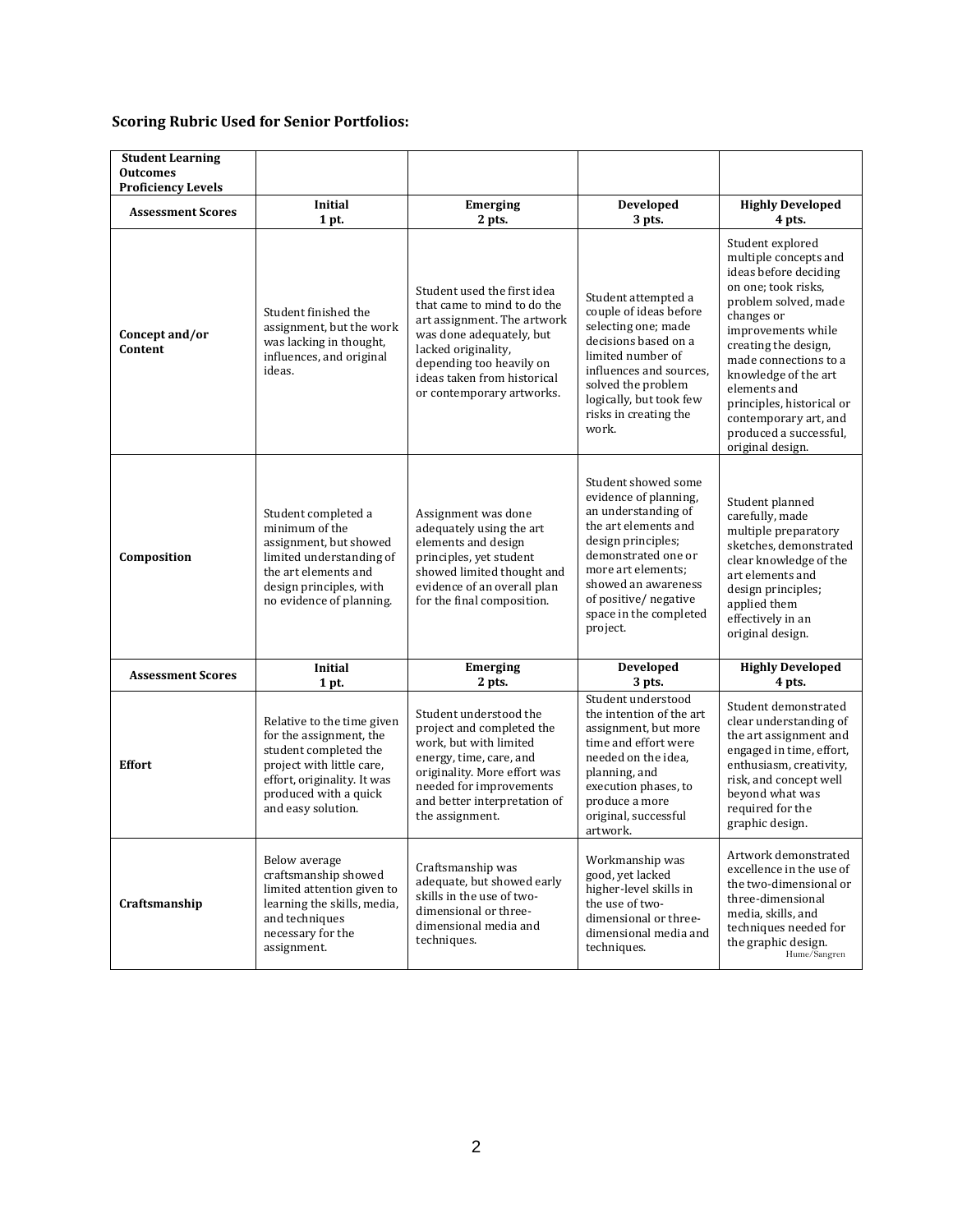## **Graphic Design: Composition and Presentation**

### **Learning Outcomes**

Students will comprehend and apply the art elements and design principles in original graphic designs. 

#### **Outcome Measure**

*Graphic Design Senior Portfolios* are assessed at the 469-level capstone course Professional Portfolio Review at the end of their major. Five  $Art + Design$  faculty members use the SLOs-based rubric  $(1-4)$ points: 4 being the highest) for assessment.

#### **Criteria** for Success (if applicable): 80% of the students will score a 2.5 or higher on a 4 point scale.

#### **Aligned with DQP Learning Areas**

- 1. Specialized Knowledge
- 2. Broad Integrative Knowledge
- 3. Intellectual Skills/Core Competencies
- 4. Applied and Collaborative Learning, and
- 5. Civic and Global Learning

#### **Longitudinal Data:**

|                                     | Percentage of Students Scoring 2.5 or higher. |         |         |         |         |
|-------------------------------------|-----------------------------------------------|---------|---------|---------|---------|
|                                     | 2011-12                                       | 2012-13 | 2013-14 | 2014-15 | 2015-16 |
| <b>Composition and Presentation</b> | 100%                                          | 91%     | 100%    | 100%    | 93%     |

**Conclusions Drawn from Data:** From 2011–2016, graduating seniors with a major in Graphic Design in the PLNU Department of Art and Design performed significantly above the Criteria for Success level of 80%. We believe that this is due to creating an environment of support, mentoring, warmth, care and respect. It is also due to placing value on hard work and design excellence. And finally, it is by repeatedly practicing a comprehensive design process to create context, which informs *composition* and *presentation*: 

- 1. Identify and define the design problem
- 2. Research, gather, analyze and synthesize information
- 3. Clarify business strategy
- 4. Determine performance criteria for measuring success
- 5. Develop content and context
- 6. Generate alternative solutions and build prototypes
- 7. Evaluate and select appropriate solutions
- 8. Implement choices
- 9. Evaluate outcomes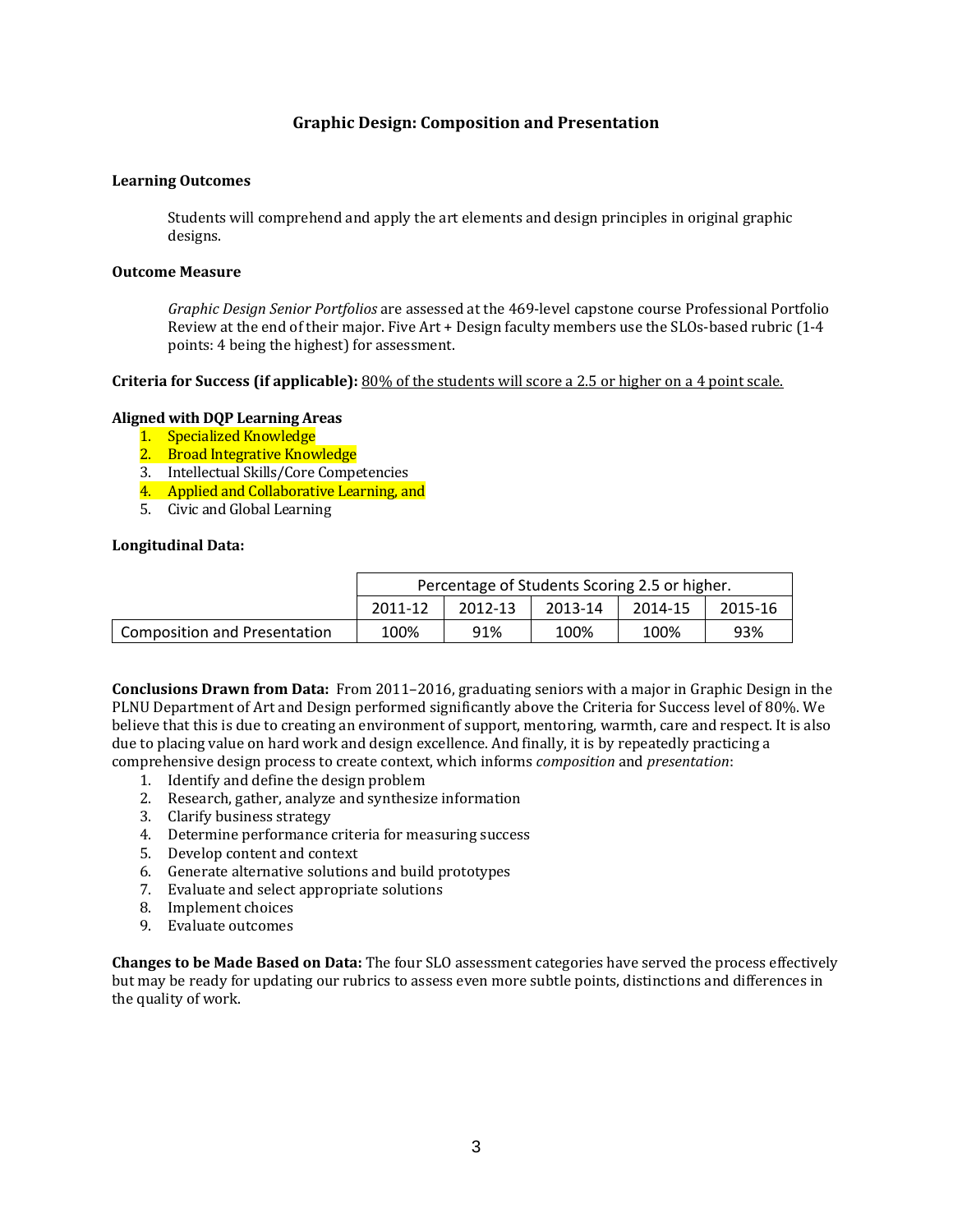| <b>Student Learning</b><br><b>Outcomes</b><br><b>Proficiency Levels</b> |                                                                                                                                                                                           |                                                                                                                                                                                                                                      |                                                                                                                                                                                                                                                     |                                                                                                                                                                                                                                                                                                                                                    |
|-------------------------------------------------------------------------|-------------------------------------------------------------------------------------------------------------------------------------------------------------------------------------------|--------------------------------------------------------------------------------------------------------------------------------------------------------------------------------------------------------------------------------------|-----------------------------------------------------------------------------------------------------------------------------------------------------------------------------------------------------------------------------------------------------|----------------------------------------------------------------------------------------------------------------------------------------------------------------------------------------------------------------------------------------------------------------------------------------------------------------------------------------------------|
| <b>Assessment Scores</b>                                                | Initial<br>1 pt.                                                                                                                                                                          | <b>Emerging</b><br>2 pts.                                                                                                                                                                                                            | Developed<br>3 pts.                                                                                                                                                                                                                                 | <b>Highly Developed</b><br>4 pts.                                                                                                                                                                                                                                                                                                                  |
| Concept and/or<br>Content                                               | Student finished the<br>assignment, but the work<br>was lacking in thought,<br>influences, and original<br>ideas.                                                                         | Student used the first idea<br>that came to mind to do the<br>art assignment. The artwork<br>was done adequately, but<br>lacked originality,<br>depending too heavily on<br>ideas taken from historical<br>or contemporary artworks. | Student attempted a<br>couple of ideas before<br>selecting one; made<br>decisions based on a<br>limited number of<br>influences and sources.<br>solved the problem<br>logically, but took few<br>risks in creating the<br>work.                     | Student explored<br>multiple concepts and<br>ideas before deciding<br>on one; took risks,<br>problem solved, made<br>changes or<br>improvements while<br>creating the design,<br>made connections to a<br>knowledge of the art<br>elements and<br>principles, historical or<br>contemporary art, and<br>produced a successful,<br>original design. |
| Composition                                                             | Student completed a<br>minimum of the<br>assignment, but showed<br>limited understanding of<br>the art elements and<br>design principles, with<br>no evidence of planning.                | Assignment was done<br>adequately using the art<br>elements and design<br>principles, yet student<br>showed limited thought and<br>evidence of an overall plan<br>for the final composition.                                         | Student showed some<br>evidence of planning,<br>an understanding of<br>the art elements and<br>design principles;<br>demonstrated one or<br>more art elements:<br>showed an awareness<br>of positive/negative<br>space in the completed<br>project. | Student planned<br>carefully, made<br>multiple preparatory<br>sketches, demonstrated<br>clear knowledge of the<br>art elements and<br>design principles;<br>applied them<br>effectively in an<br>original design.                                                                                                                                  |
| <b>Assessment Scores</b>                                                | <b>Initial</b><br>1 pt.                                                                                                                                                                   | <b>Emerging</b><br>2 pts.                                                                                                                                                                                                            | Developed<br>3 pts.                                                                                                                                                                                                                                 | <b>Highly Developed</b><br>4 pts.                                                                                                                                                                                                                                                                                                                  |
| <b>Effort</b>                                                           | Relative to the time given<br>for the assignment, the<br>student completed the<br>project with little care,<br>effort, originality. It was<br>produced with a quick<br>and easy solution. | Student understood the<br>project and completed the<br>work, but with limited<br>energy, time, care, and<br>originality. More effort was<br>needed for improvements<br>and better interpretation of<br>the assignment.               | Student understood<br>the intention of the art<br>assignment, but more<br>time and effort were<br>needed on the idea,<br>planning, and<br>execution phases, to<br>produce a more<br>original, successful<br>artwork.                                | Student demonstrated<br>clear understanding of<br>the art assignment and<br>engaged in time, effort,<br>enthusiasm, creativity,<br>risk, and concept well<br>beyond what was<br>required for the<br>graphic design.                                                                                                                                |
| Craftsmanship                                                           | Below average<br>craftsmanship showed<br>limited attention given to<br>learning the skills, media,<br>and techniques<br>necessary for the<br>assignment.                                  | Craftsmanship was<br>adequate, but showed early<br>skills in the use of two-<br>dimensional or three-<br>dimensional media and<br>techniques.                                                                                        | Workmanship was<br>good, yet lacked<br>higher-level skills in<br>the use of two-<br>dimensional or three-<br>dimensional media and<br>techniques.                                                                                                   | Artwork demonstrated<br>excellence in the use of<br>the two-dimensional or<br>three-dimensional<br>media, skills, and<br>techniques needed for<br>the graphic design.<br>Hume/Sangren                                                                                                                                                              |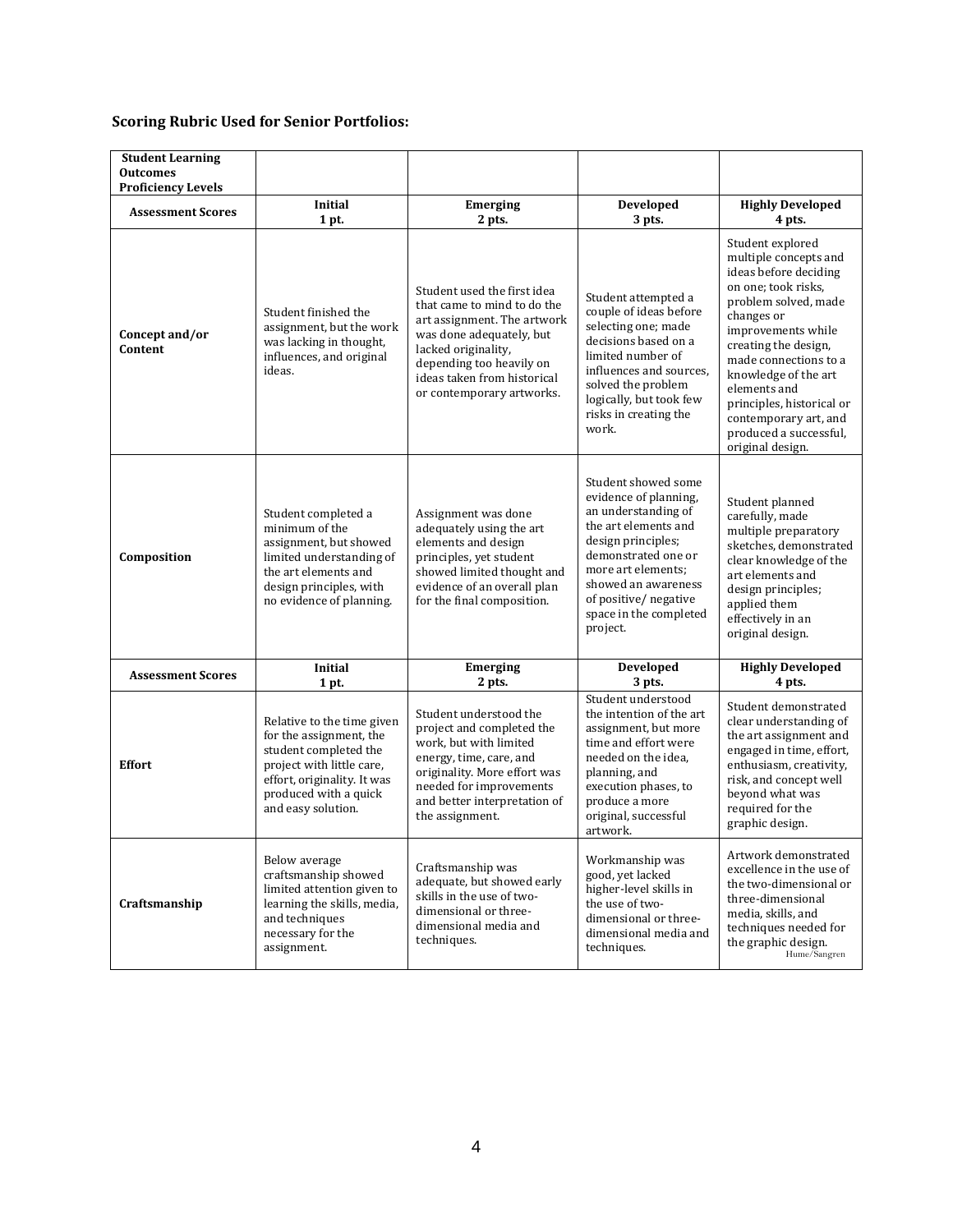## **Graphic Design: Effort**

### **Learning Outcomes**

Students will demonstrate risk, time, and commitment to successfully complete a graphic design portfolio of their work.

#### **Outcome Measure**

*Graphic Design Senior Portfolios* are assessed at the 469-level capstone course Professional Portfolio Review at the end of their major. Five  $Art + Design$  faculty members use the SLOs-based rubric  $(1-4)$ points: 4 being the highest) for assessment.

#### **Criteria** for Success (if applicable): 80% of the students will score a 2.5 or higher on a 4 point scale.

### **Aligned with DQP Learning Areas**

- 1. Specialized Knowledge
- 2. Broad Integrative Knowledge
- 3. Intellectual Skills/Core Competencies
- 4. Applied and Collaborative Learning, and
- 5. Civic and Global Learning

#### **Longitudinal Data:**

|        | Percentage of Students Scoring 2.5 or higher. |         |         |         |         |
|--------|-----------------------------------------------|---------|---------|---------|---------|
|        | 2011-12                                       | 2012-13 | 2013-14 | 2014-15 | 2015-16 |
| Effort | 100%                                          | 100%    | 100%    | 92%     | 93%     |

**Conclusions Drawn from Data:** From 2011–2016, graduating seniors with a major in Graphic Design in the PLNU Department of Art and Design performed significantly above the Criteria for Success level of 80%. We believe that this is due to creating an environment of support, mentoring, warmth, care and respect. It is also due to placing value on hard work and design excellence. And finally, it is by repeatedly practicing a comprehensive design process, which gives a clear roadmap for *effort*:

- 1. Identify and define the design problem
- 2. Research, gather, analyze and synthesize information
- 3. Clarify business strategy
- 4. Determine performance criteria for measuring success
- 5. Develop content and context
- 6. Generate alternative solutions and build prototypes
- 7. Evaluate and select appropriate solutions
- 8. Implement choices
- 9. Evaluate outcomes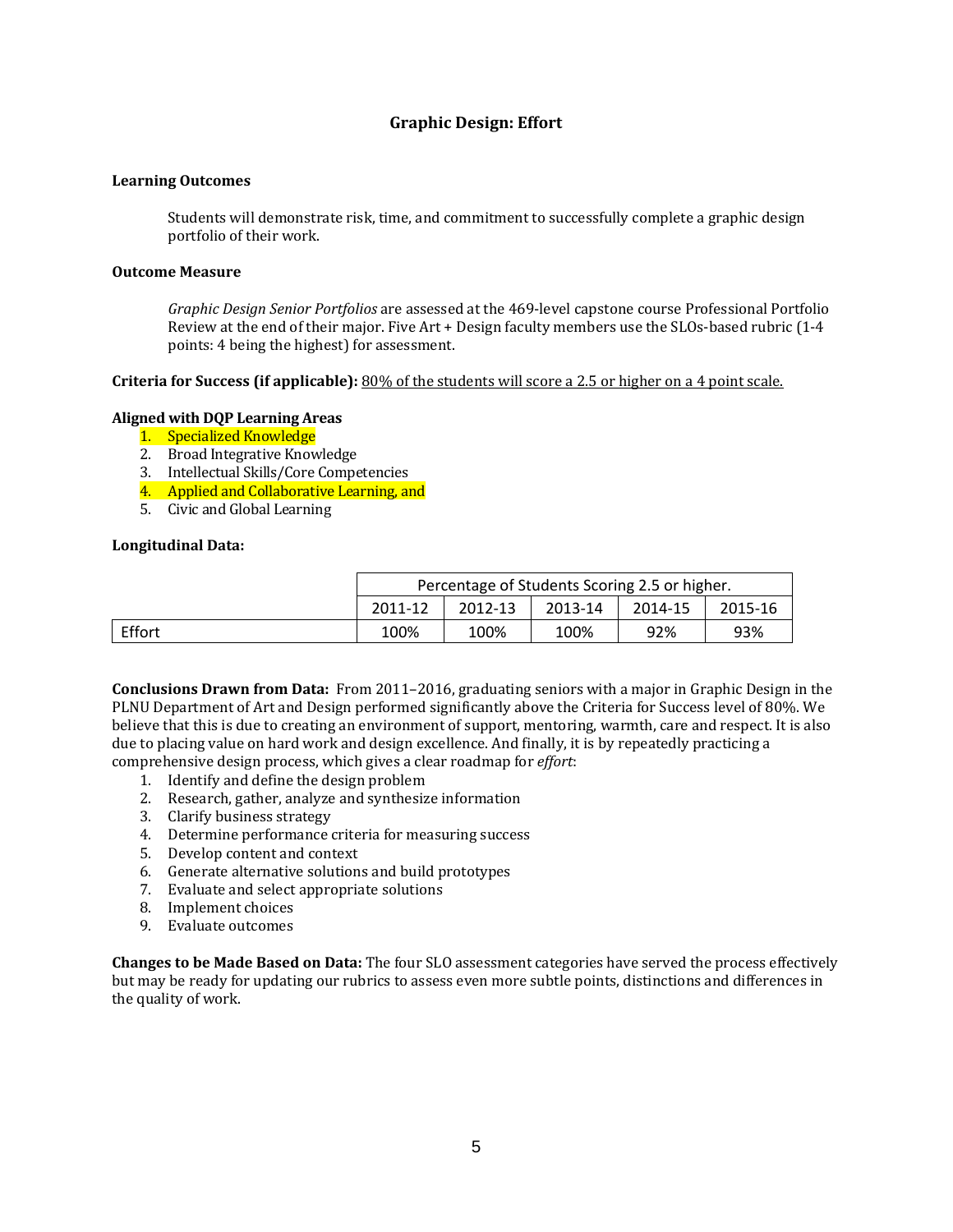| <b>Student Learning</b><br><b>Outcomes</b><br><b>Proficiency Levels</b> |                                                                                                                                                                                           |                                                                                                                                                                                                                                      |                                                                                                                                                                                                                                                     |                                                                                                                                                                                                                                                                                                                                                    |
|-------------------------------------------------------------------------|-------------------------------------------------------------------------------------------------------------------------------------------------------------------------------------------|--------------------------------------------------------------------------------------------------------------------------------------------------------------------------------------------------------------------------------------|-----------------------------------------------------------------------------------------------------------------------------------------------------------------------------------------------------------------------------------------------------|----------------------------------------------------------------------------------------------------------------------------------------------------------------------------------------------------------------------------------------------------------------------------------------------------------------------------------------------------|
| <b>Assessment Scores</b>                                                | Initial<br>1 pt.                                                                                                                                                                          | <b>Emerging</b><br>2 pts.                                                                                                                                                                                                            | Developed<br>3 pts.                                                                                                                                                                                                                                 | <b>Highly Developed</b><br>4 pts.                                                                                                                                                                                                                                                                                                                  |
| Concept and/or<br>Content                                               | Student finished the<br>assignment, but the work<br>was lacking in thought,<br>influences, and original<br>ideas.                                                                         | Student used the first idea<br>that came to mind to do the<br>art assignment. The artwork<br>was done adequately, but<br>lacked originality,<br>depending too heavily on<br>ideas taken from historical<br>or contemporary artworks. | Student attempted a<br>couple of ideas before<br>selecting one; made<br>decisions based on a<br>limited number of<br>influences and sources.<br>solved the problem<br>logically, but took few<br>risks in creating the<br>work.                     | Student explored<br>multiple concepts and<br>ideas before deciding<br>on one; took risks,<br>problem solved, made<br>changes or<br>improvements while<br>creating the design,<br>made connections to a<br>knowledge of the art<br>elements and<br>principles, historical or<br>contemporary art, and<br>produced a successful,<br>original design. |
| Composition                                                             | Student completed a<br>minimum of the<br>assignment, but showed<br>limited understanding of<br>the art elements and<br>design principles, with<br>no evidence of planning.                | Assignment was done<br>adequately using the art<br>elements and design<br>principles, yet student<br>showed limited thought and<br>evidence of an overall plan<br>for the final composition.                                         | Student showed some<br>evidence of planning,<br>an understanding of<br>the art elements and<br>design principles;<br>demonstrated one or<br>more art elements:<br>showed an awareness<br>of positive/negative<br>space in the completed<br>project. | Student planned<br>carefully, made<br>multiple preparatory<br>sketches, demonstrated<br>clear knowledge of the<br>art elements and<br>design principles;<br>applied them<br>effectively in an<br>original design.                                                                                                                                  |
| <b>Assessment Scores</b>                                                | <b>Initial</b><br>1 pt.                                                                                                                                                                   | <b>Emerging</b><br>2 pts.                                                                                                                                                                                                            | Developed<br>3 pts.                                                                                                                                                                                                                                 | <b>Highly Developed</b><br>4 pts.                                                                                                                                                                                                                                                                                                                  |
| <b>Effort</b>                                                           | Relative to the time given<br>for the assignment, the<br>student completed the<br>project with little care,<br>effort, originality. It was<br>produced with a quick<br>and easy solution. | Student understood the<br>project and completed the<br>work, but with limited<br>energy, time, care, and<br>originality. More effort was<br>needed for improvements<br>and better interpretation of<br>the assignment.               | Student understood<br>the intention of the art<br>assignment, but more<br>time and effort were<br>needed on the idea,<br>planning, and<br>execution phases, to<br>produce a more<br>original, successful<br>artwork.                                | Student demonstrated<br>clear understanding of<br>the art assignment and<br>engaged in time, effort,<br>enthusiasm, creativity,<br>risk, and concept well<br>beyond what was<br>required for the<br>graphic design.                                                                                                                                |
| Craftsmanship                                                           | Below average<br>craftsmanship showed<br>limited attention given to<br>learning the skills, media,<br>and techniques<br>necessary for the<br>assignment.                                  | Craftsmanship was<br>adequate, but showed early<br>skills in the use of two-<br>dimensional or three-<br>dimensional media and<br>techniques.                                                                                        | Workmanship was<br>good, yet lacked<br>higher-level skills in<br>the use of two-<br>dimensional or three-<br>dimensional media and<br>techniques.                                                                                                   | Artwork demonstrated<br>excellence in the use of<br>the two-dimensional or<br>three-dimensional<br>media, skills, and<br>techniques needed for<br>the graphic design.<br>Hume/Sangren                                                                                                                                                              |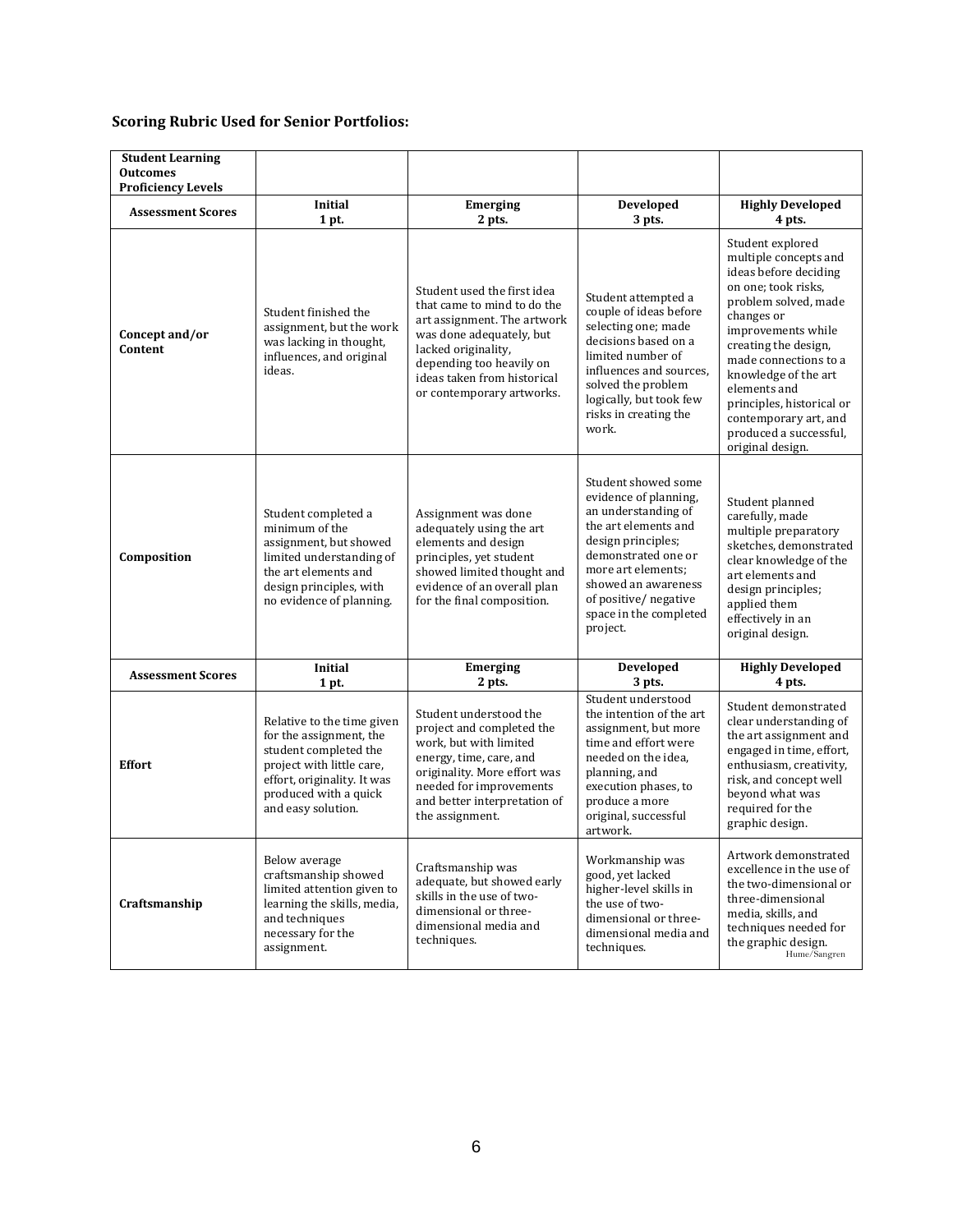# **Graphic Design: Craftsmanship**

### **Learning Outcomes**

Students will demonstrate competencies in the use of design technologies and materials.

## **Outcome Measure**

*Graphic Design Senior Portfolios* are assessed at the 469-level capstone course Professional Portfolio Review at the end of their major. Five  $Art + Design$  faculty members use the SLOs-based rubric  $(1-4)$ points: 4 being the highest) for assessment.

## **Criteria** for Success (if applicable): 80% of the students will score a 2.5 or higher on a 4 point scale.

## **Aligned with DQP Learning Areas**

- 1. Specialized Knowledge
- 2. Broad Integrative Knowledge
- 3. Intellectual Skills/Core Competencies
- 4. Applied and Collaborative Learning, and
- 5. Civic and Global Learning

## **Longitudinal Data:**

|                 | Percentage of Students Scoring 2.5 or higher. |         |         |         |         |
|-----------------|-----------------------------------------------|---------|---------|---------|---------|
|                 | 2011-12                                       | 2012-13 | 2013-14 | 2014-15 | 2015-16 |
| l Craftsmanship | 100%                                          | 91%     | 100%    | 100%    | 100%    |

**Conclusions Drawn from Data:** From 2011–2016, graduating seniors with a major in Graphic Design in the PLNU Department of Art and Design performed significantly above the Criteria for Success level of 80%. We believe that this is due to creating an environment of support, mentoring, warmth, care and respect. It is also due to placing value on hard work and design excellence. And finally, it is by repeatedly practicing a comprehensive design process to test and reinforce the value of *craftsmanship, as both an aesthetic preference* and *showing respect for your client*: 

- 1. Identify and define the design problem
- 2. Research, gather, analyze and synthesize information
- 3. Clarify business strategy
- 4. Determine performance criteria for measuring success
- 5. Develop content and context
- 6. Generate alternative solutions and build prototypes
- 7. Evaluate and select appropriate solutions
- 8. Implement choices
- 9. Evaluate outcomes